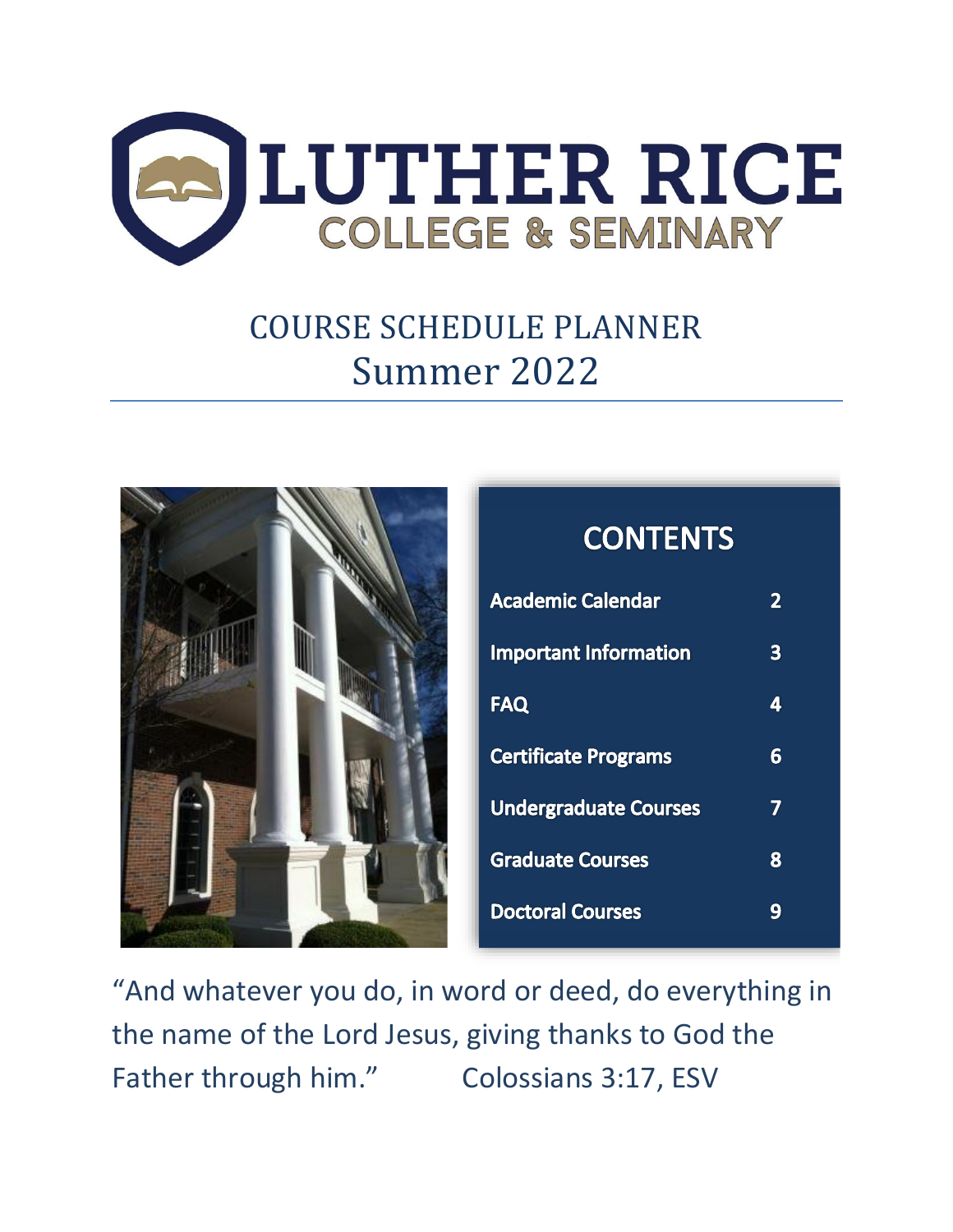### **ACADEMIC CALENDAR**

| <b>Summer</b><br>2022 |              |                                                                                                                                  |
|-----------------------|--------------|----------------------------------------------------------------------------------------------------------------------------------|
| May                   | $\mathbf{1}$ | Spring Semester Online Full Term and Mini-Term II Classes End<br>Recommended Date by Which to Apply for Financial Aid for Summer |
|                       |              | Semester                                                                                                                         |
|                       | 12           | <b>Graduation Banquet</b>                                                                                                        |
|                       | 13           | <b>Commencement Exercises</b>                                                                                                    |
|                       | 23           | Summer Semester Online Full-Term Classes Begin                                                                                   |
|                       |              | Late Registration Period for Semester Classes (Late Fees Apply 5/23-5/29)                                                        |
|                       | 29           | Last Day to Drop Full Term Classes with "WD"                                                                                     |
|                       | 30           | Memorial Day Holiday-Offices Closed                                                                                              |
| June                  | $6 - 10$     | Doctoral Module (6/6-6/10)                                                                                                       |
|                       | 12           | Last Day to Drop the Doctoral Module with "WD"                                                                                   |
| July                  | 1            | 2022-2023 Academic Year Begins                                                                                                   |
|                       | 4            | Independence Day Holiday-Offices Closed                                                                                          |
|                       | 10           | Last Day to Drop Summer Classes with "WP"                                                                                        |
| August                | 1            | <b>Graduation Application Available Online</b>                                                                                   |
|                       | 4            | Luther Rice College & Seminary Preview Day                                                                                       |
|                       | 7            | Recommended Date by Which to Apply for Financial Aid for Fall Semester<br>Summer Semester Online Full Term Classes End           |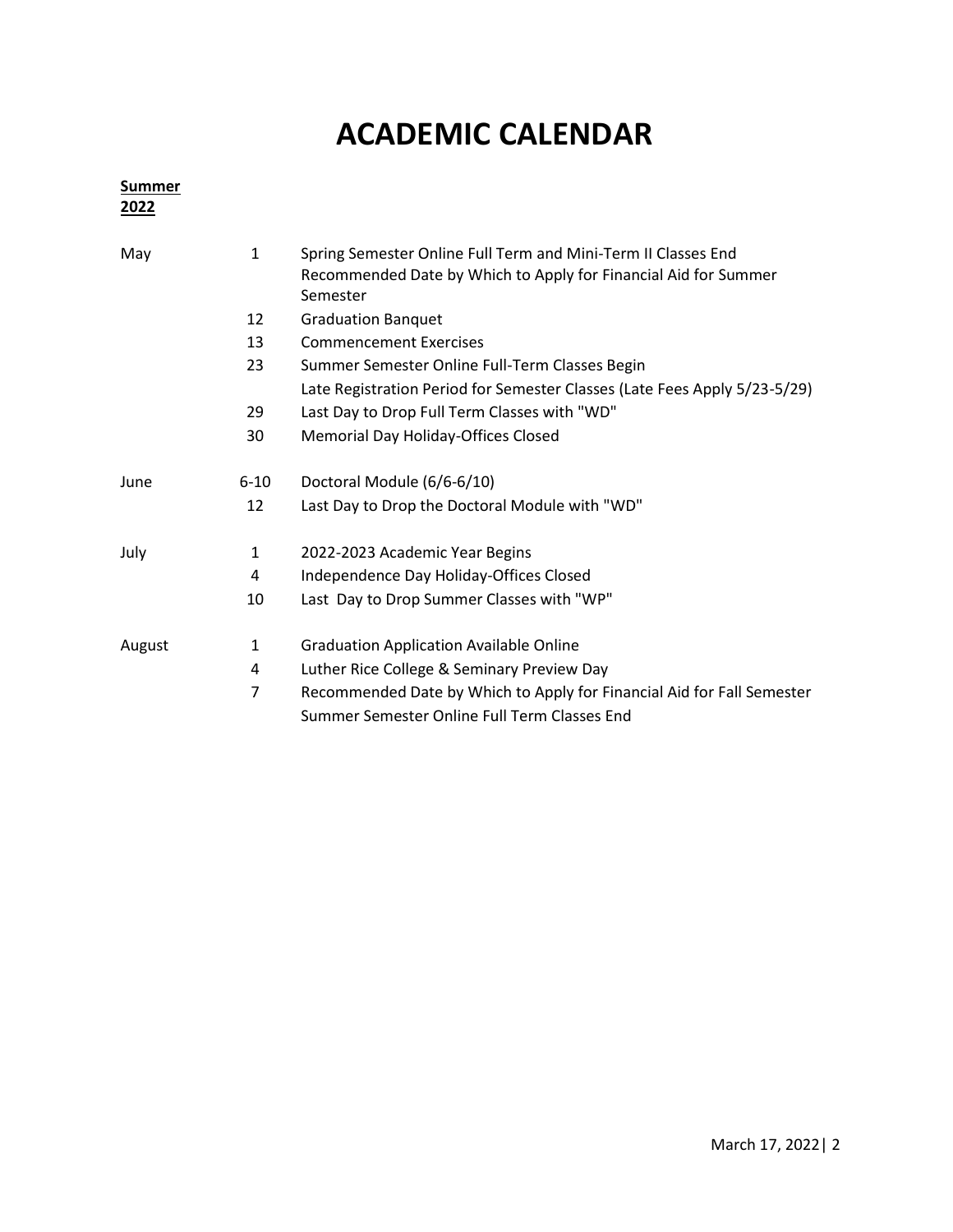### **IMPORTANT INFORMATION**

#### **Academic Advising**

Need help deciding which courses to take this semester? Do not unknowingly take a course that is unnecessary for your degree program. Contact an Academic Advisor for guidance with your course selections and degree progress. Call your Academic Advising Office during normal operating hours. You may also contact an advisor via email at [AAO@lutherrice.edu](mailto:AAO@lutherrice.edu)

#### **Tuition Payment Plans**

Take advantage of convenient payment plans by using the Nelnet option on the Method of Payment screen as you complete course registration on the Class Browser.

- No interest charged.
- \$30.00 enrollment fee per semester (not per course)
- Payment is by automatic bank draft (ACH) or automatic Credit/Debit card charge.
- Simple steps to enroll:
	- o Go t[o www.LutherRice.edu](http://www.lutherrice.edu/)
	- o Sign into the "MyCampus" portal
	- o Click 'Account' and select 'Enroll in Nelnet'
- For more details of the payment plans, enrollment dates, and due dates, visit [www.MyCollegePaymentPlan.com/lutherrice](http://www.mycollegepaymentplan.com/lutherrice)

#### **Financial Aid Information**

- If you are interested in financial aid, please visit the [Financial Aid page.](https://www.lutherrice.edu/tuition-and-aid/financial-aid.cms)
- Please complete the **2022-2023** FAFSA if you would like to apply for Federal Financial Aid for summer 2022.
- Answers to questions may be found on the [Financial Aid FAQ](https://www.lutherrice.edu/tuition-and-aid/financial-aid-faq.cms) page.

#### **Textbooks**

Students can find textbook information and purchase textbooks through the Order Textbooks link in the MyCampus portal or at [www.lutherricebooks.com.](http://www.lutherricebooks.com/)

The textbooks for summer 2022 courses will become available in the online bookstore forty (40) days prior to the start of the semester. Please make sure you select the appropriate term when you search and order. Required textbooks vary from semester to semester.

Students may purchase textbooks from any provider but should consider the following advantages of using [www.lutherricebooks.com:](http://www.lutherricebooks.com/)

- - ❖ Book Vouchers: Financial Aid students can now use vouchers for books.
	- ❖ Integrated Open Marketplace: Instant access to thousands of professional sellers allows students to save an average of 60%--and even use financial aid vouchers to buy used books.
	- ❖ Quick Delivery: 2-day delivery available on most orders.
	- ❖ Online Buybacks: Online buyback is available 24/7, with millions of buyers.
	- ❖ One-Stop Shopping: New, used, and hard-to-find textbooks, eBooks, rentals.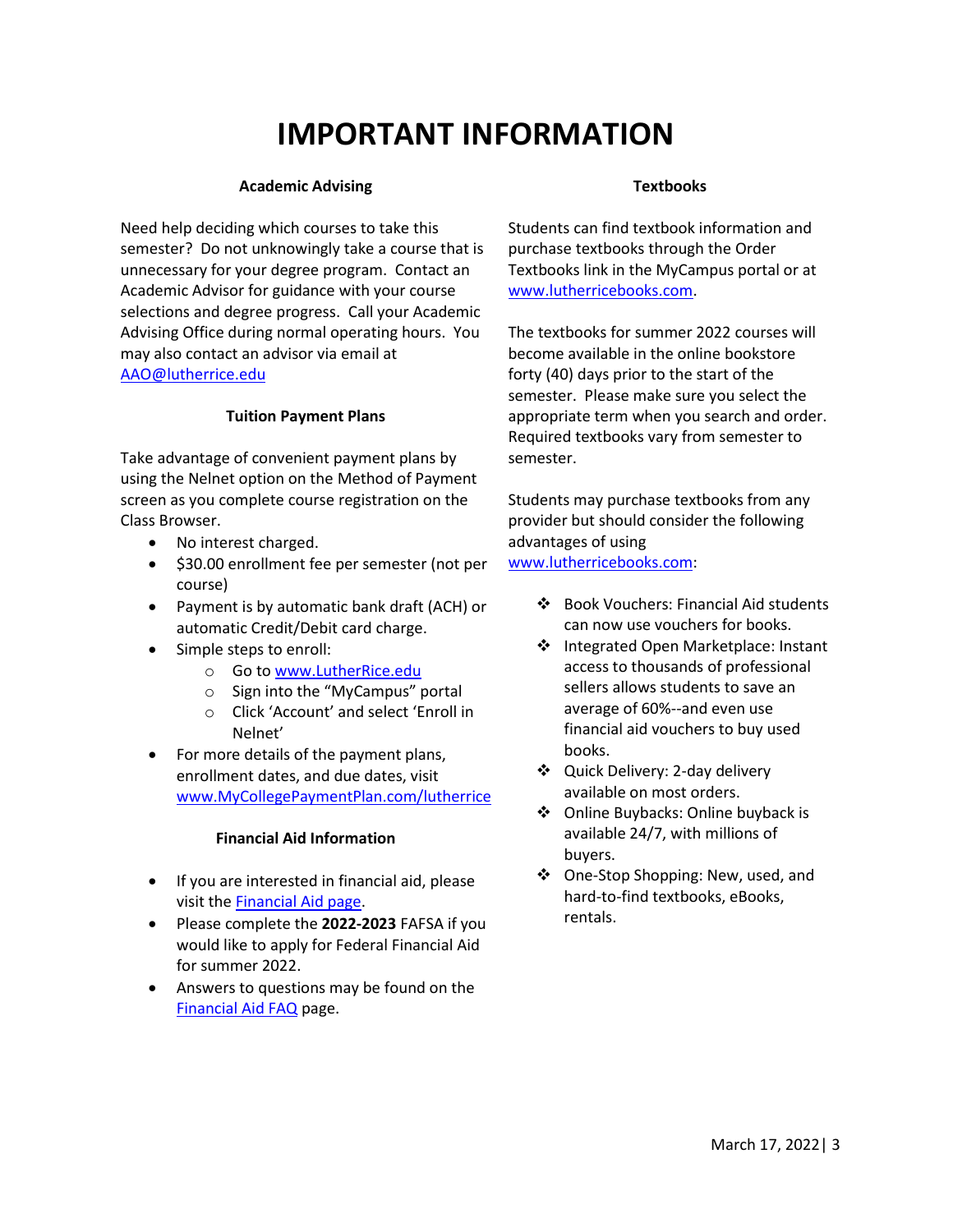### **Frequently Asked Questions**

#### **When and how should I register?**

You can register for the summer semester now through the first day of class.

#### **What courses should I take?**

All of our programs have core courses. We highly recommend that you complete these courses before you take electives. Taking English, history, and other general education courses will benefit you more if you complete them early in your program. Also, remember to sequence your coursework appropriately by taking introductions and surveys of a discipline before taking more intensive studies of a subject. Most courses do not have pre-requisites, but some do. So, make sure to check the catalog descriptions for those. The Office of Academic Advising can help you decide which courses are right for you each semester. Contact them if you have any questions a[t AAO@lutherrice.edu](mailto:AAO@lutherrice.edu) or 770-484-1204 ext. 5754.

#### **How many courses should I attempt in a semester?**

Since most of our students are adult learners, they have many responsibilities outside of school: full-time employment, church ministry, children at home, and aging parents. These responsibilities sometimes conflict with the effort to complete a program of study, which requires a significant amount of work. Some students, eager to complete their degree as soon as possible, load up on courses only to later find that they must drop some of them because of life circumstances, or they realize that they overestimated their ability and availability. While our online program is quite flexible and allows you to complete your degree from home, there are typically coursework deadlines each week that require diligence.

We recommend that you start out slowly with one or two courses and see how well you can handle the extra load in your particular situation in life. A full-time load for undergraduate students is 12 hours; for graduate students, it is 9 hours.

#### **Will the published schedule change?**

The schedule is subject to change. However, we will do our best to keep the classes that we have listed. The most likely changes place are the assigned professors and addition of courses.

#### **Who do I talk to if I have a problem?**

Please talk first to an Academic Advisor. Our Academic Advisors are trained, prepared, and eager to help you succeed in school. If you have issues that an advisor cannot resolve, please contact the Office of Student Development [\(StudentServices@lutherrice.edu\)](mailto:StudentServices@lutherrice.edu).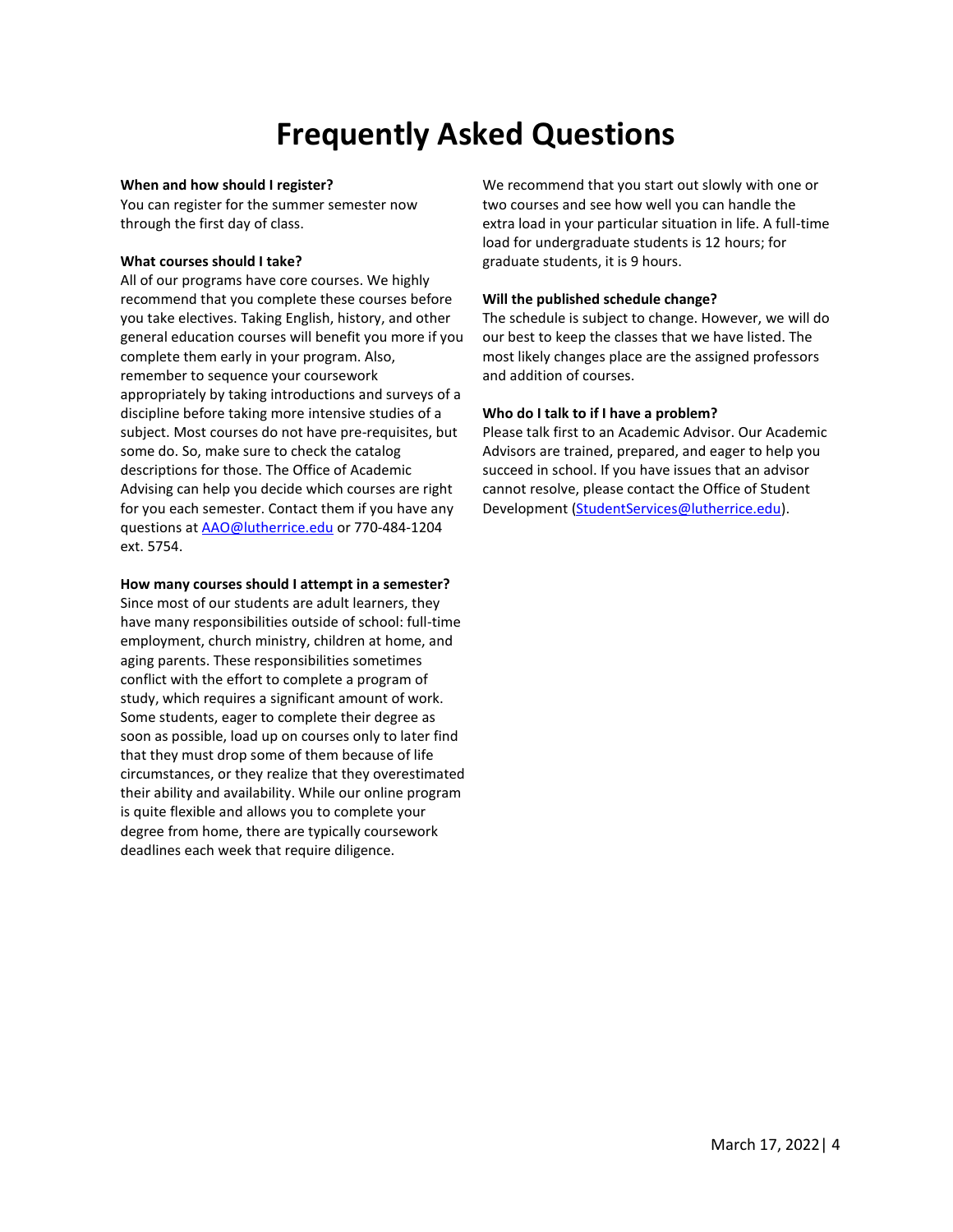## **Dates and Times of Class Meetings**

### **Online Classes**

2022 summer term courses meet for eleven weeks. An academic work week is Monday through Sunday at 11:59pm. For example, the first academic work week for summer 2022 is Monday 5/23/2022 through Sunday 5/29/2022 at 11:59pm. Each course requires weekly assignments that serve as an attendance check-in.

#### **Doctoral Modules**

**The summer 2022 Doctoral Module** will meet from 8:30am to 5:00pm **via Zoom** on the following week:

June 6-10, 2022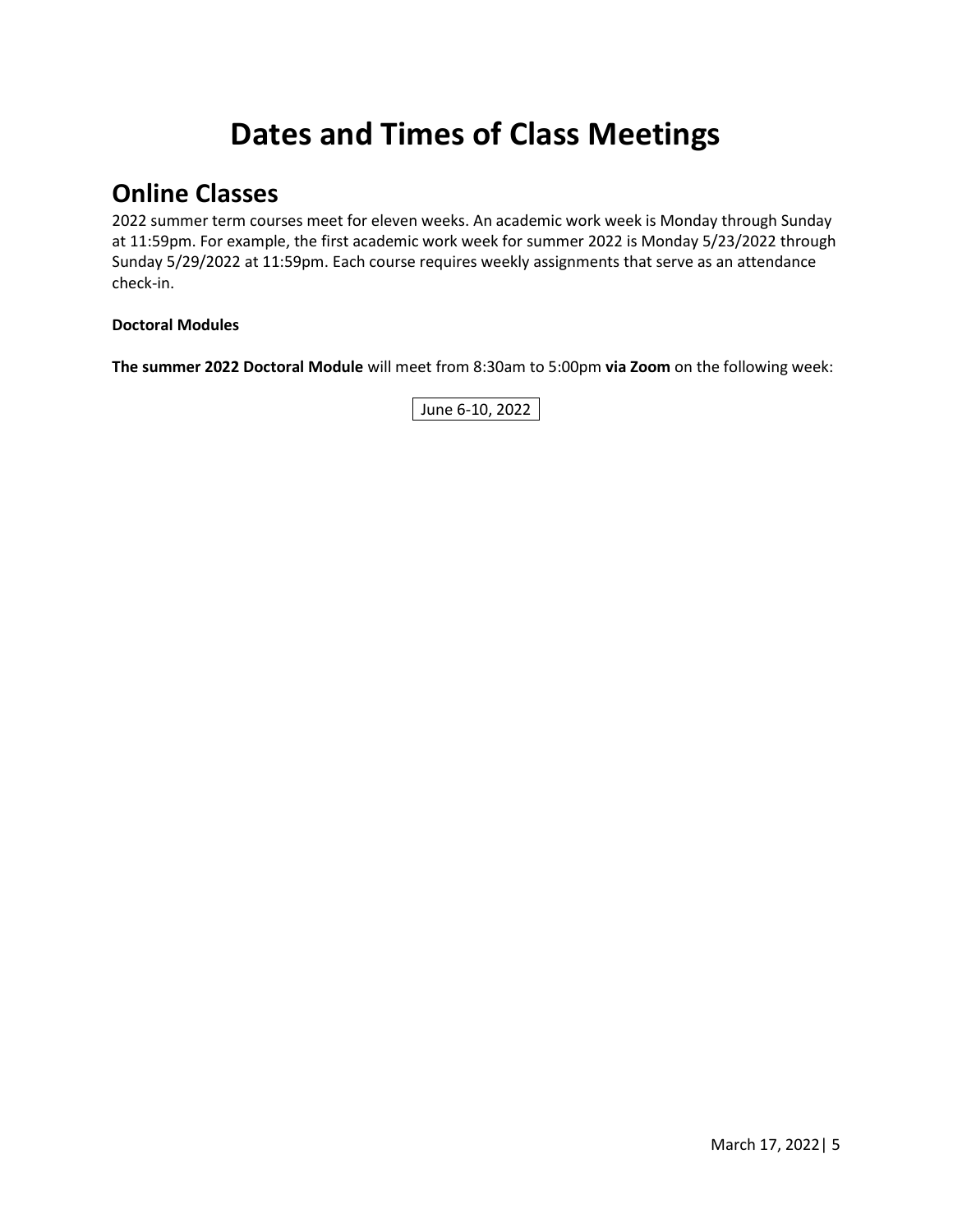## **CERTIFICATE PROGRAM SUMMER 2022 SCHEDULE**

#### **Undergraduate and Graduate Certificate Courses start May 23rd and end August 7th .**

#### *Undergraduate Certificate in Biblical Studies*

| <b>Online Full Term</b> |                                   |        |          |                    |
|-------------------------|-----------------------------------|--------|----------|--------------------|
| Course No.              | <b>Course Title</b>               | Mode   | Schedule | Instructor         |
| BI 1200                 | Survey of Biblical Interpretation | Online | 11-weeks | Casey Hough        |
| NT 1200                 | Survey of the New Testament       | Online | 11-weeks | <b>Brad Arnett</b> |
| OT 1200                 | Survey of the Old Testament       | Online | 11-weeks | David Casas        |
|                         |                                   |        |          |                    |

#### *Graduate Certificate in Biblical Studies*

*Online Full Term*

| Course No. | Course Title                            | Mode   | Schedule | Instructor     |
|------------|-----------------------------------------|--------|----------|----------------|
| BI 5201    | Introduction to Biblical Interpretation | Online | 11-weeks | Casey Hough    |
| NT 5200    | Introduction to the New Testament       | Online | 11-weeks | William Wilson |
| OT 5200    | Introduction to the Old Testament       | Online | 11-weeks | Joshua Stewart |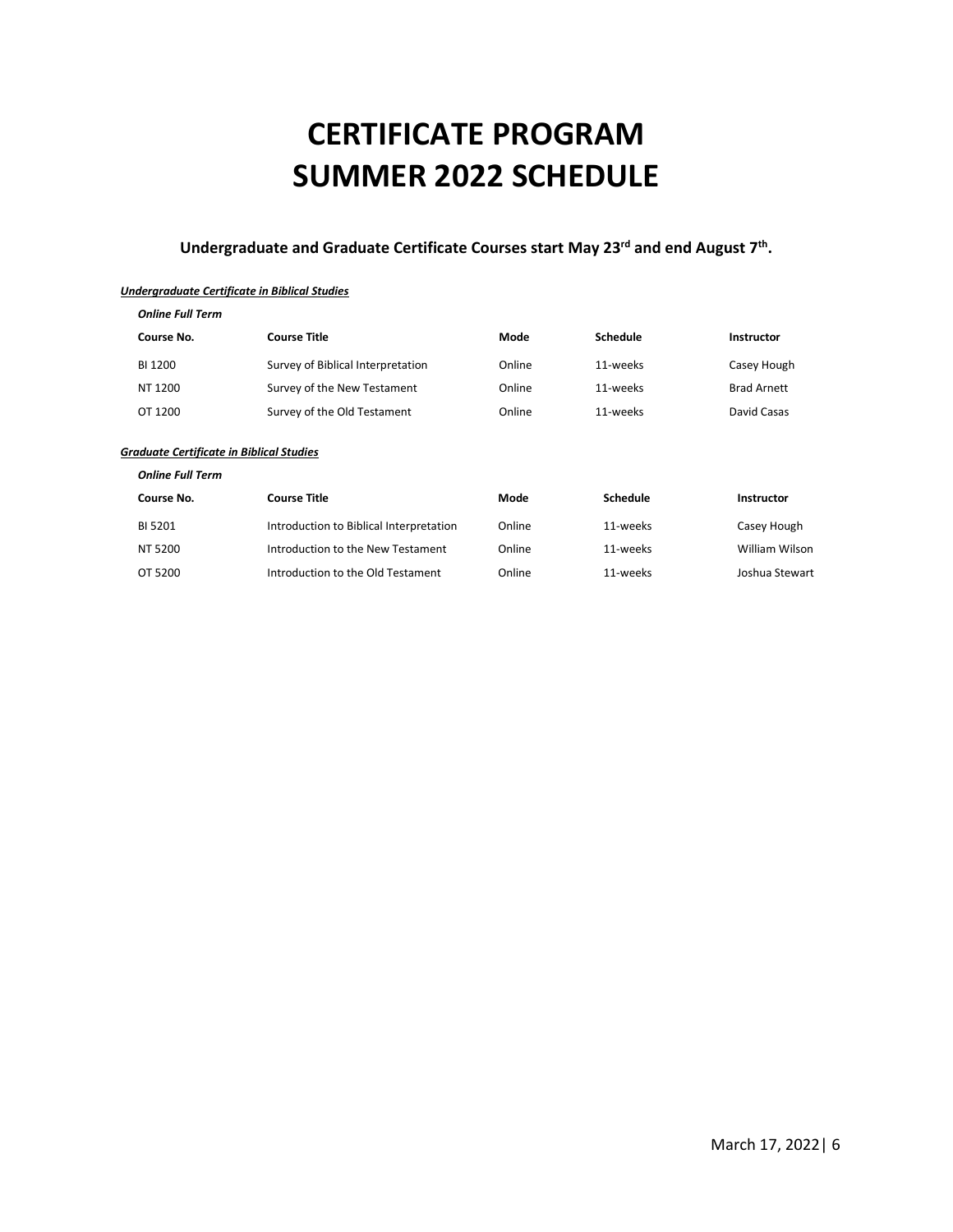### **UNDERGRADUATE SUMMER 2022 SCHEDULE**

| Course ID | <b>Course Title</b>                  | Mode   | <b>Term Length</b> | Professor             |
|-----------|--------------------------------------|--------|--------------------|-----------------------|
| AP 4900   | Apologetics and God's Existence      | Online | 11-weeks           | Doug Taylor           |
| BI 1200   | Survey of Biblical Interpretation    | Online | 11-weeks           | Casey Hough           |
| CO 3702   | Methodology in Counseling            | Online | 11-weeks           | Nicolette Gordon      |
| CO 4703   | Marriage and Family Counseling       | Online | 11-weeks           | Yolanda Wilson        |
| EN 1101   | <b>English Composition I</b>         | Online | 11-weeks           | <b>Thomas Mapes</b>   |
| EN 1102   | <b>English Composition II</b>        | Online | 11-weeks           | <b>Thomas Mapes</b>   |
| EN 2103   | Public Speech                        | Online | 11-weeks           | Michael Brooks        |
| EV 3402   | Personal Evangelism                  | Online | 11-weeks           | Jeff Meyers           |
| HI 1101   | <b>World Civilizations I</b>         | Online | 11-weeks           | Jonathan Henderson    |
| HI 2300   | Survey of Church History             | Online | 11-weeks           | <b>Bill Jaggar</b>    |
| MA 1600   | College Algebra                      | Online | 11-weeks           | Marisa May            |
| MP 1401   | Preparing for Christian Ministry     | Online | 11-weeks           | <b>Bill Coleman</b>   |
| NT 1200   | Survey of the New Testament          | Online | 11-weeks           | <b>Brad Arnett</b>    |
| NT 2201   | Life of Christ                       | Online | 11-weeks           | Matt Solomon          |
| OT 1200   | Survey of the Old Testament          | Online | 11-weeks           | David Casas           |
| OT 2206   | Joshua-Judges                        | Online | 11-weeks           | Jeff Audirsch         |
| OT 3228   | Minor Prophets (Hosea-Malachi)       | Online | 11-weeks           | Jeff Audirsch         |
| PH 1901   | Principles of Philosophy             | Online | 11-weeks           | Scott Henderson       |
| PH 2901   | Contemporary Moral Philosophy        | Online | 11-weeks           | Scott Henderson       |
| PM 3400   | Principles of Ministerial Leadership | Online | 11-weeks           | <b>Marcus Merritt</b> |
| PM 4402   | Principles of Biblical Exposition    | Online | 11-weeks           | <b>Bill Coleman</b>   |
| PY 2703   | Principles of Psychology             | Online | 11-weeks           | Danny Dieringer       |
| TH 3301   | Survey of Theology I                 | Online | 11-weeks           | <b>Tim Skinner</b>    |
| TH 3302   | Survey of Theology II                | Online | 11-weeks           | <b>Tim Skinner</b>    |

**Online full-term courses start May 23rd and end August 7th .**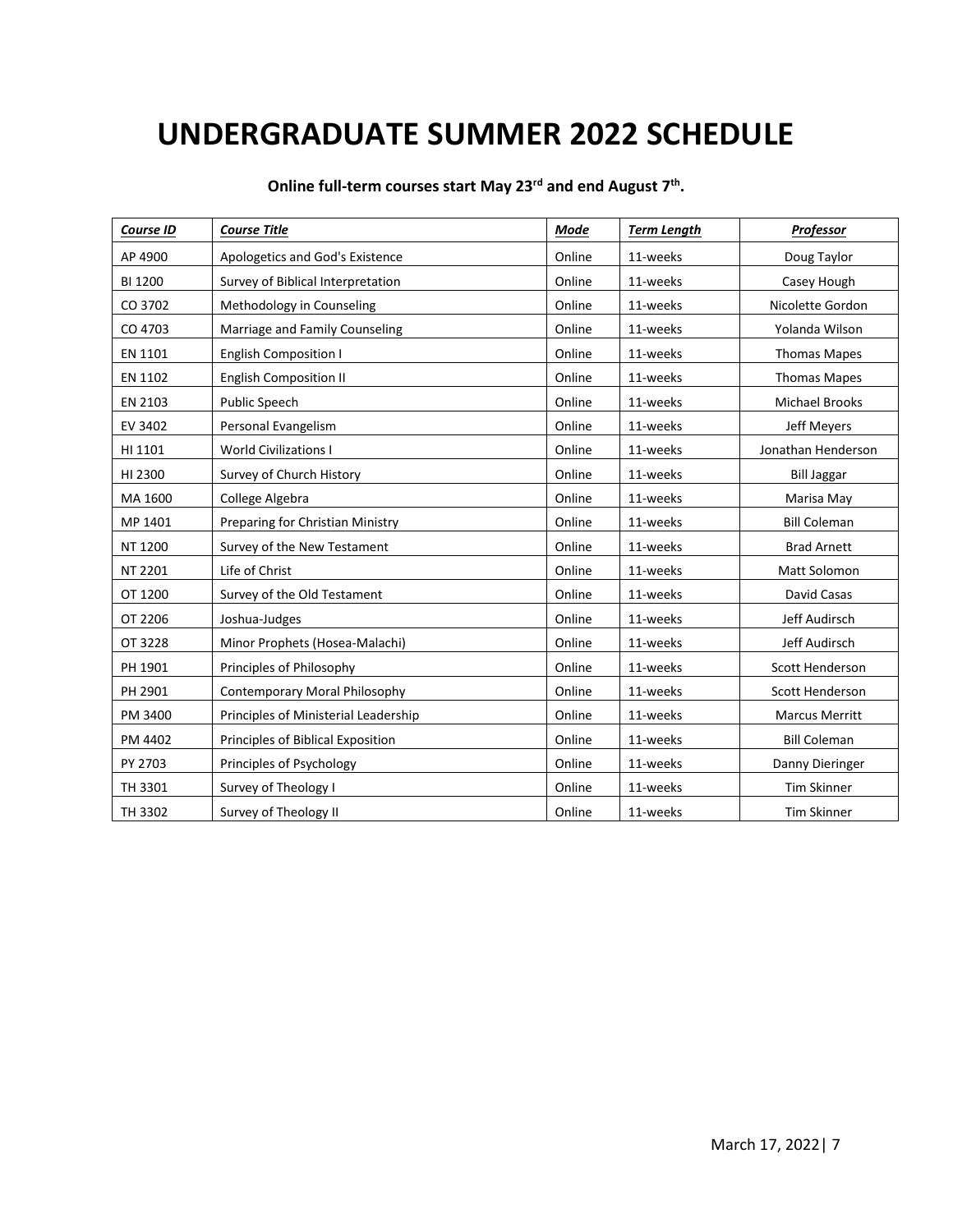### **GRADUATE SUMMER 2022 SCHEDULE**

**Online full-term courses start May 23rd and end August 7th .**

| Course ID      | <b>Course Title</b>                        | Mode   | <b>Term Length</b> | <b>Professor</b>       |
|----------------|--------------------------------------------|--------|--------------------|------------------------|
| AP 5906        | <b>Theological Apologetics</b>             | Online | 11-weeks           | <b>Bill Gordon</b>     |
| AP 6909        | Apologetics and Worldviews                 | Online | 11-weeks           | Doug Taylor            |
| BE 7404        | Preparing an Expository Message            | Online | 11-weeks           | Scott Moody            |
| <b>BE 7405</b> | Delivering an Expository Message           | Online | 11-weeks           | Scott Moody            |
| BI 5201        | Introduction to Biblical Interpretation    | Online | 11-weeks           | Casey Hough            |
| CM 7402        | The Work of Ministry                       | Online | 11-weeks           | Alan Posey             |
| CO 5701        | Introduction to Counseling Theories        | Online | 11-weeks           | Ann Kerlin             |
| CO 5703        | <b>Helping Skills</b>                      | Online | 11-weeks           | Ann Kerlin             |
| GR 6203        | Intermediate New Testament Greek           | Online | 11-weeks           | William Wilson         |
| HI 5311        | Church History I: Early and Medieval       | Online | 11-weeks           | <b>Bill Jaggar</b>     |
| LD 5802        | Organizational Communication               | Online | 11-weeks           | Jamie Swalm            |
| LD 5804        | <b>Organizational Culture</b>              | Online | 11-weeks           | <b>Rusty Ricketson</b> |
| LD 5806        | <b>Assessing Organizations</b>             | Online | 11-weeks           | Jamie Swalm            |
| LD 6810        | Leadership Coaching and Mentoring          | Online | 11-weeks           | <b>Rusty Ricketson</b> |
| NT 5200        | Introduction to the New Testament          | Online | 11-weeks           | William Wilson         |
| NT 6204        | Gospel of John                             | Online | 11-weeks           | Matt Solomon           |
| NT 6227        | Revelation                                 | Online | 11-weeks           | <b>Brad Arnett</b>     |
| OT 5200        | Introduction to the Old Testament          | Online | 11-weeks           | Joshua Stewart         |
| OT 6218        | Job                                        | Online | 11-weeks           | Joshua Stewart         |
| OT 6227        | Daniel                                     | Online | 11-weeks           | David Casas            |
| TH 5300        | Applied Theology for Spiritual Development | Online | 11-weeks           | Alan Posey             |
| TH 6301        | <b>Systematic Theology I</b>               | Online | 11-weeks           | David Mapes            |
| TH 6303        | <b>Systematic Theology III</b>             | Online | 11-weeks           | David Mapes            |